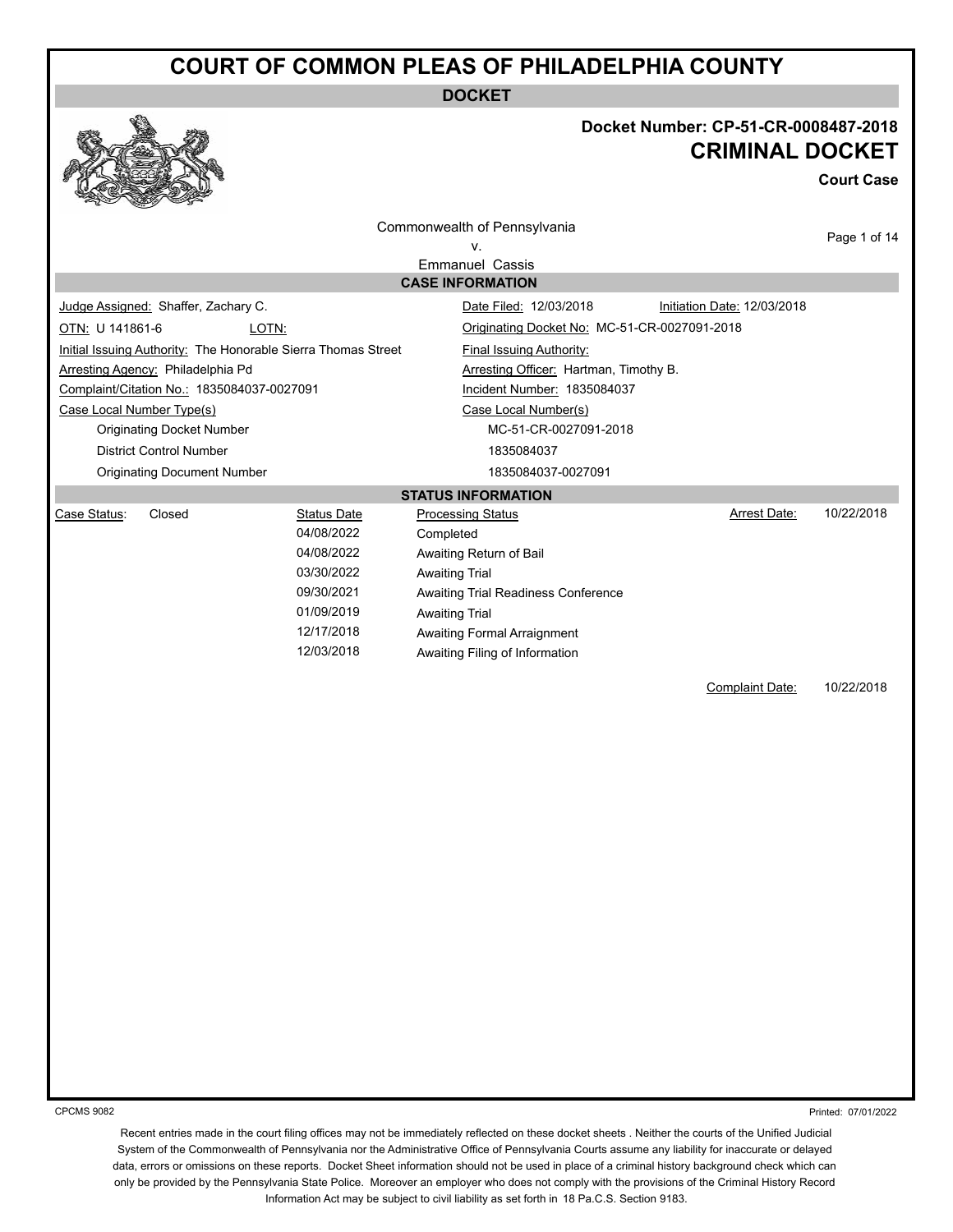**DOCKET**

Commonwealth of Pennsylvania

#### **Docket Number: CP-51-CR-0008487-2018 KET**

**Court Case**



| <b>CRIMINAL DOC</b> |
|---------------------|
| Cour                |

|                                    |                               |                             |      | Commonwealth of Pennsylvania               | Page 2 of 14              |
|------------------------------------|-------------------------------|-----------------------------|------|--------------------------------------------|---------------------------|
|                                    |                               |                             |      | v.<br><b>Emmanuel Cassis</b>               |                           |
|                                    |                               |                             |      | <b>CALENDAR EVENTS</b>                     |                           |
| Case Calendar<br><b>Event Type</b> | Schedule<br><b>Start Date</b> | <b>Start</b><br><b>Time</b> | Room | Judge Name                                 | Schedule<br><b>Status</b> |
| Formal Arraignment                 | 12/14/2018                    | 11:00 am                    | 1104 | <b>Trial Commissioner Linda</b><br>Mariani | Scheduled                 |
| Scheduling<br>Conference           | 01/09/2019                    | $9:00$ am                   | 601  | Judge Timika Lane                          | Scheduled                 |
| Status                             | 02/08/2019                    | $9:00$ am                   | 601  | Judge Timika Lane                          | Continued                 |
| Status                             | 04/25/2019                    | $9:00$ am                   | 601  | Judge Timika Lane                          | Scheduled                 |
| <b>Status</b>                      | 05/16/2019                    | $9:00$ am                   | 601  | Judge Timika Lane                          | Scheduled                 |
| Trial                              | 06/25/2019                    | $9:00$ am                   | 601  | Judge Timika Lane                          | Cancelled                 |
| Trial                              | 07/16/2019                    | $9:00$ am                   | 601  | Judge Timika Lane                          | Continued                 |
| <b>ARC Status</b>                  | 01/14/2020                    | $9:00$ am                   | 702  | Judge Jeffrey P. Minehart                  | Continued                 |
| Trial                              | 01/14/2020                    | $9:00$ am                   | 601  | Judge Timika Lane                          | Scheduled                 |
| <b>ARC Status</b>                  | 01/17/2020                    | $9:00$ am                   | 702  | Judge Jeffrey P. Minehart                  | Scheduled                 |
| Trial                              | 01/17/2020                    | $9:00$ am                   | 601  | Judge Timika Lane                          | Scheduled                 |
| <b>Status</b>                      | 02/24/2020                    | $9:00$ am                   | 601  | Judge Timika Lane                          | Continued                 |
| <b>Status</b>                      | 04/27/2020                    | $9:00$ am                   | 601  | Judge Timika Lane                          | Moved                     |
| <b>Status</b>                      | 07/27/2020                    | $9:00$ am                   | 601  | Judge Timika Lane                          | Moved                     |
| Status                             | 08/17/2020                    | $9:00 \text{ am}$           | 601  | Judge Timika Lane                          | Continued                 |
| <b>Status</b>                      | 12/07/2020                    | $9:00$ am                   | 601  | Judge Timika Lane                          | Moved                     |
| Status                             | 12/07/2020                    | $9:00$ am                   | 802  | Judge Timika Lane                          | Scheduled                 |
| Trial                              | 02/16/2021                    | $9:00$ am                   | 601  | Judge Timika Lane                          | Moved                     |
| Trial                              | 02/16/2021                    | $9:00$ am                   | 802  | Judge Timika Lane                          | Scheduled                 |
| <b>Status</b>                      | 04/21/2021                    | $9:00$ am                   | 802  | Judge Timika Lane                          | Scheduled                 |
| <b>Motions Hearing</b>             | 04/30/2021                    | $9:00$ am                   | 802  | Judge Timika Lane                          | Scheduled                 |
| <b>Status</b>                      | 06/21/2021                    | $1:00$ pm                   | 905  | Judge Zachary C. Shaffer                   | Scheduled                 |
| <b>Status</b>                      | 08/03/2021                    | $9:00$ am                   | 905  | Judge Zachary C. Shaffer                   | Continued                 |
| <b>Status</b>                      | 09/30/2021                    | $9:00$ am                   | 905  | Judge Zachary C. Shaffer                   | Scheduled                 |
| Trial                              | 12/07/2021                    | $9:00$ am                   | 802  | Judge Timika Lane                          | Cancelled                 |
| Trial Readiness<br>Conference      | 03/30/2022                    | 10:00 am                    | 905  | Judge Zachary C. Shaffer                   | Scheduled                 |
| <b>Jury Trial</b>                  | 04/04/2022                    | 9:30 am                     | 905  | Judge Zachary C. Shaffer                   | Continued                 |
| <b>Jury Trial</b>                  | 04/06/2022                    | $9:00$ am                   | 602  |                                            | Continued                 |
| <b>Jury Trial</b>                  | 04/06/2022                    | $9:30$ am                   | 905  | Judge Zachary C. Shaffer                   | Moved                     |
| <b>Jury Trial</b>                  | 04/07/2022                    | $9:00$ am                   | 602  |                                            | Continued                 |
| <b>Jury Trial</b>                  | 04/08/2022                    | $9:00$ am                   | 602  |                                            | Scheduled                 |

CPCMS 9082

Printed: 07/01/2022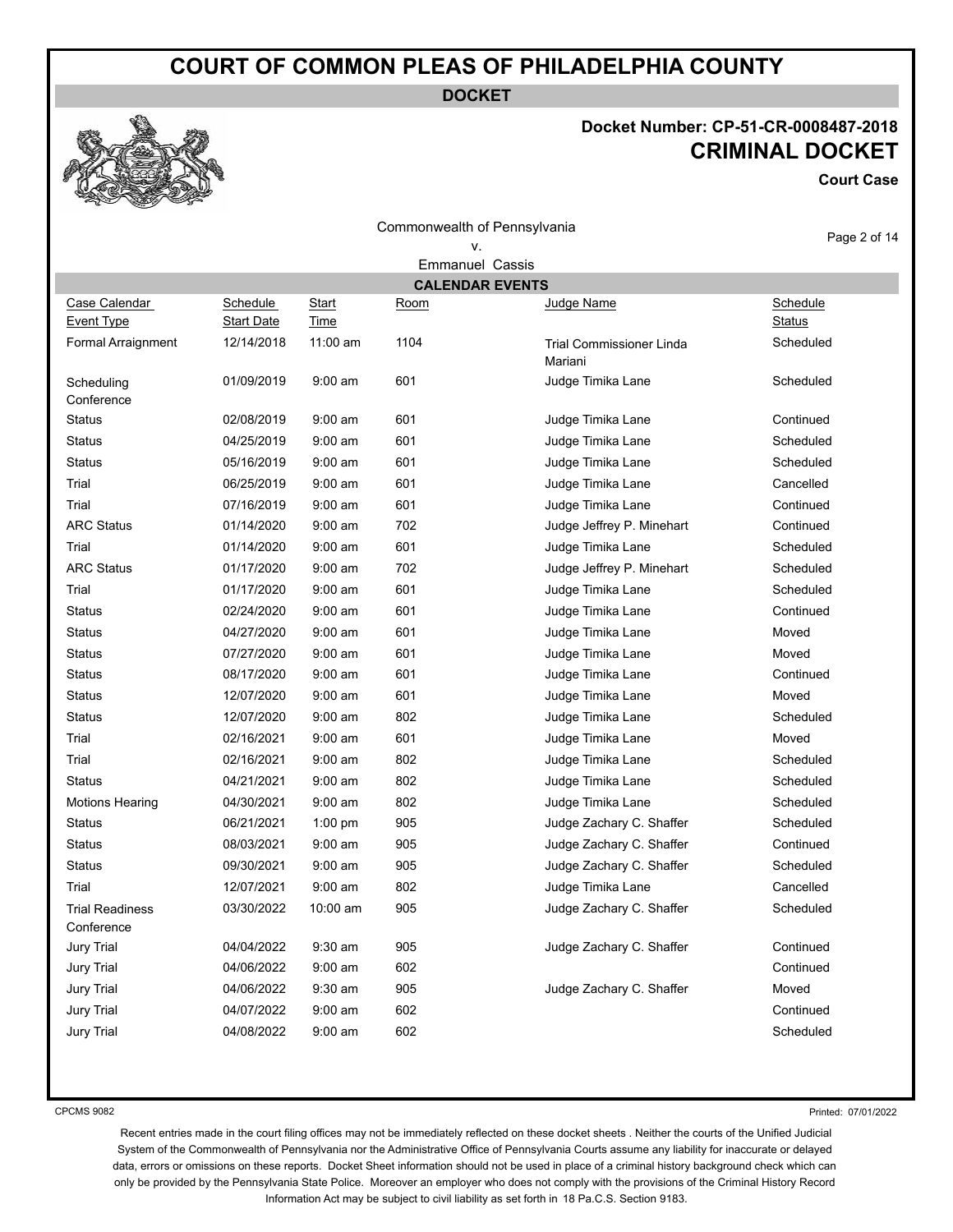|                                                                      | <b>COURT OF COMMON PLEAS OF PHILADELPHIA COUNTY</b>                                                       |                |                |                  |                                                                        |                                   |                                                                                                    |                                                   |
|----------------------------------------------------------------------|-----------------------------------------------------------------------------------------------------------|----------------|----------------|------------------|------------------------------------------------------------------------|-----------------------------------|----------------------------------------------------------------------------------------------------|---------------------------------------------------|
|                                                                      |                                                                                                           |                |                |                  | <b>DOCKET</b>                                                          |                                   |                                                                                                    |                                                   |
|                                                                      |                                                                                                           |                |                |                  |                                                                        |                                   | Docket Number: CP-51-CR-0008487-2018                                                               | <b>CRIMINAL DOCKET</b><br><b>Court Case</b>       |
|                                                                      |                                                                                                           |                |                |                  | Commonwealth of Pennsylvania<br>۷.<br><b>Emmanuel Cassis</b>           |                                   |                                                                                                    | Page 3 of 14                                      |
| Date Of Birth:                                                       |                                                                                                           |                | 10/27/1990     |                  | <b>DEFENDANT INFORMATION</b>                                           |                                   |                                                                                                    |                                                   |
|                                                                      |                                                                                                           |                |                |                  | City/State/Zip: Philadelphia, PA 19124                                 |                                   |                                                                                                    |                                                   |
|                                                                      |                                                                                                           |                |                |                  | <b>CASE PARTICIPANTS</b>                                               |                                   |                                                                                                    |                                                   |
| <b>Participant Type</b><br>Defendant                                 |                                                                                                           |                |                | Name             |                                                                        |                                   |                                                                                                    |                                                   |
|                                                                      |                                                                                                           |                |                | Cassis, Emmanuel |                                                                        |                                   |                                                                                                    |                                                   |
|                                                                      |                                                                                                           |                |                |                  | <b>BAIL INFORMATION</b>                                                |                                   |                                                                                                    |                                                   |
| <b>Cassis, Emmanuel</b><br><b>Bail Action</b>                        |                                                                                                           | Date           |                | Bail Type        | Percentage                                                             | <u>Amount</u>                     | <b>Bail Posting Status</b>                                                                         | <b>Nebbia Status: None</b><br><b>Posting Date</b> |
| Set                                                                  |                                                                                                           |                | 10/22/2018     | Monetary         | 10.00%                                                                 | \$1,000,000.00                    |                                                                                                    |                                                   |
|                                                                      |                                                                                                           |                |                |                  | <b>CHARGES</b>                                                         |                                   |                                                                                                    |                                                   |
| <u>Seq.</u>                                                          | Orig Seq.                                                                                                 | Grade          | <b>Statute</b> |                  | <b>Statute Description</b>                                             |                                   | Offense Dt.                                                                                        | <b>OTN</b>                                        |
| 1                                                                    | $\mathbf{1}$                                                                                              | F <sub>1</sub> | 18 § 901 §§ A  |                  | Criminal Attempt - Murder                                              |                                   | 10/04/2018                                                                                         | U 141861-6                                        |
| 2                                                                    | 13                                                                                                        | F1             |                | 18 § 2702 §§ A1  | <b>Aggravated Assault</b>                                              |                                   | 10/04/2018                                                                                         | U 141861-6                                        |
| 3                                                                    | 3                                                                                                         | F1             |                | 18 § 3701 §§ A1I | Robbery-Inflict Serious Bodily Injury                                  |                                   | 10/04/2018                                                                                         | U 141861-6                                        |
| 4                                                                    | 14                                                                                                        | F1             | 18 § 903 §§ C  |                  | Conspiracy                                                             |                                   | 10/04/2018                                                                                         | U 141861-6                                        |
| 5                                                                    | 5                                                                                                         | F1             |                | 18 § 6105 §§ A1  | Possession Of Firearm Prohibited                                       |                                   | 10/04/2018                                                                                         | U 141861-6                                        |
| 6                                                                    | 6                                                                                                         | F3             |                | 18 § 6106 §§ A1  | Firearms Not To Be Carried W/O License                                 |                                   | 10/04/2018                                                                                         | U 141861-6                                        |
| $\overline{7}$                                                       | $\overline{7}$                                                                                            | M1             | 18 § 6108      |                  | Carry Firearms Public In Phila                                         |                                   | 10/04/2018                                                                                         | U 141861-6                                        |
| 8                                                                    | 8                                                                                                         | M1             |                | 18 § 3921 §§ A   | Theft By Unlaw Taking-Movable Prop                                     |                                   | 10/04/2018                                                                                         | U 141861-6                                        |
| 9                                                                    | 10                                                                                                        | M <sub>1</sub> | 18 § 907 §§ A  |                  | Poss Instrument Of Crime W/Int                                         |                                   | 10/04/2018                                                                                         | U 141861-6                                        |
| 10                                                                   | 11                                                                                                        | M <sub>2</sub> |                | 18 § 2701 §§ A   | Simple Assault                                                         |                                   | 10/04/2018                                                                                         | U 141861-6                                        |
| 11                                                                   | 12                                                                                                        | M <sub>2</sub> | 18 § 2705      |                  | Recklessly Endangering Another Person                                  |                                   | 10/04/2018                                                                                         | U 141861-6                                        |
| 99,999                                                               | $\overline{2}$                                                                                            | F <sub>1</sub> |                | 18 § 2702 §§ A   | <b>Aggravated Assault</b>                                              |                                   | 10/04/2018                                                                                         | U 141861-6                                        |
| 99,999                                                               | 9                                                                                                         | M <sub>1</sub> |                | 18 § 3925 §§ A   | <b>Receiving Stolen Property</b>                                       |                                   | 10/04/2018                                                                                         | U 141861-6                                        |
| 99,999                                                               | 4                                                                                                         | F <sub>1</sub> | 18 § 903 §§ C  |                  | Conspiracy                                                             |                                   | 10/04/2018                                                                                         | U 141861-6                                        |
|                                                                      |                                                                                                           |                |                |                  | <b>DISPOSITION SENTENCING/PENALTIES</b>                                |                                   |                                                                                                    |                                                   |
| Disposition<br>Case Event<br><b>Lower Court Proceeding (generic)</b> | Sequence/Description<br>Sentencing Judge<br>Sentence/Diversion Program Type<br><b>Sentence Conditions</b> |                |                |                  | <b>Disposition Date</b><br><b>Offense Disposition</b><br>Sentence Date | Incarceration/Diversionary Period | <b>Final Disposition</b><br>Grade<br>Section<br><b>Credit For Time Served</b><br><b>Start Date</b> |                                                   |
| <b>Preliminary Hearing</b>                                           |                                                                                                           |                |                |                  | 11/30/2018                                                             |                                   | Not Final                                                                                          |                                                   |

Recent entries made in the court filing offices may not be immediately reflected on these docket sheets . Neither the courts of the Unified Judicial System of the Commonwealth of Pennsylvania nor the Administrative Office of Pennsylvania Courts assume any liability for inaccurate or delayed data, errors or omissions on these reports. Docket Sheet information should not be used in place of a criminal history background check which can only be provided by the Pennsylvania State Police. Moreover an employer who does not comply with the provisions of the Criminal History Record Information Act may be subject to civil liability as set forth in 18 Pa.C.S. Section 9183.

Printed: 07/01/2022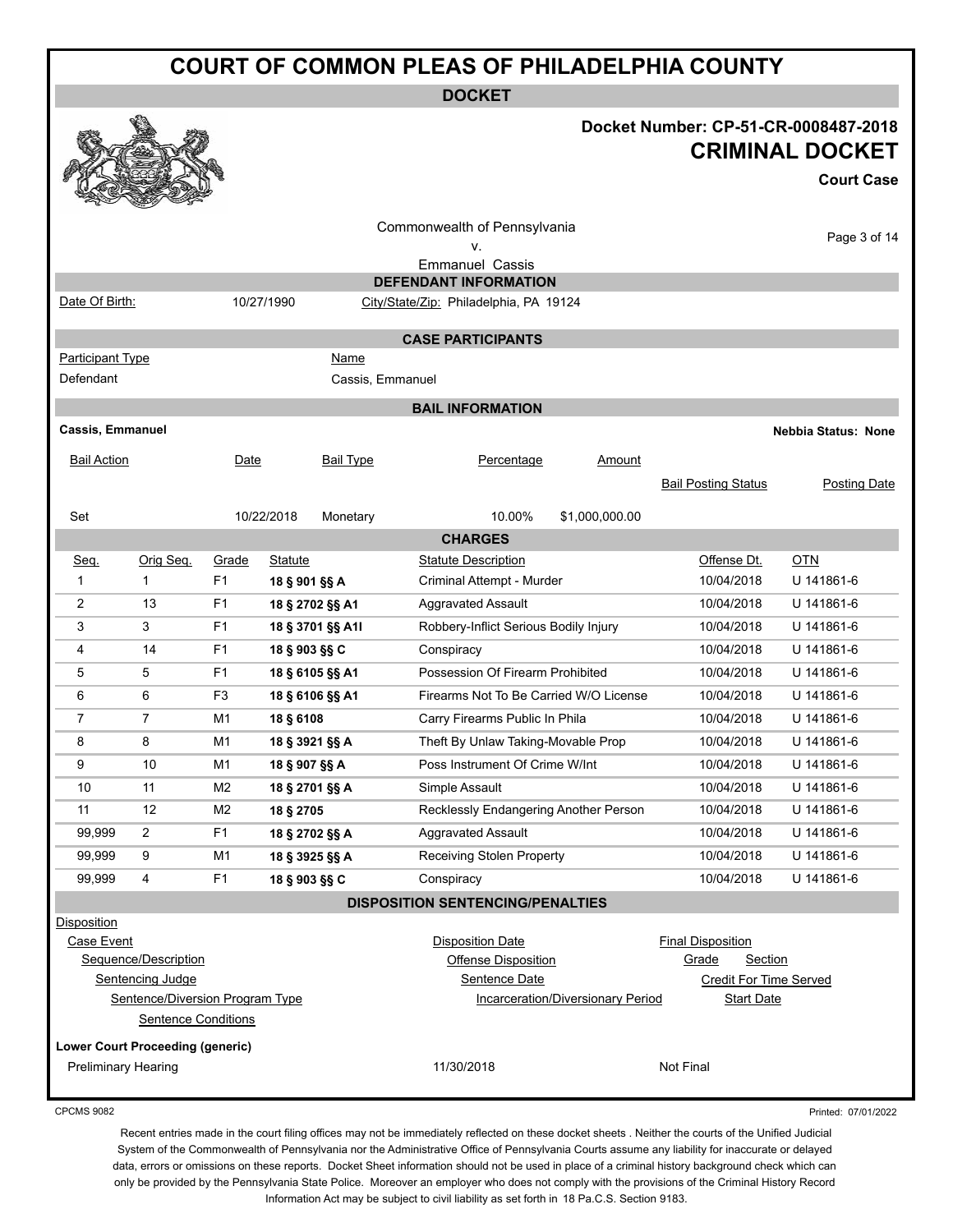**DOCKET**

#### **Docket Number: CP-51-CR-0008487-2018 CRIMINAL DOCKET**

**Court Case**

Commonwealth of Pennsylvania v.

Page 4 of 14

Emmanuel Cassis **DISPOSITION SENTENCING/PENALTIES**

| Disposition                          |                                                 |                                   |                          |                        |
|--------------------------------------|-------------------------------------------------|-----------------------------------|--------------------------|------------------------|
| Case Event                           |                                                 | <b>Disposition Date</b>           | <b>Final Disposition</b> |                        |
| Sequence/Description                 |                                                 | <b>Offense Disposition</b>        | Grade                    | Section                |
| <b>Sentencing Judge</b>              |                                                 | <b>Sentence Date</b>              |                          | Credit For Time Served |
|                                      | Sentence/Diversion Program Type                 | Incarceration/Diversionary Period |                          | <b>Start Date</b>      |
|                                      | <b>Sentence Conditions</b>                      |                                   |                          |                        |
| 1 / Criminal Attempt - Murder        |                                                 | IGJ - Held for Court              | F <sub>1</sub>           | 18 § 901 §§ A          |
|                                      | 3 / Robbery-Inflict Serious Bodily Injury       | IGJ - Held for Court              | F <sub>1</sub>           | 18 § 3701 §§ A1I       |
| 5 / Possession Of Firearm Prohibited |                                                 | IGJ - Held for Court              | F <sub>1</sub>           | 18 § 6105 §§ A1        |
|                                      | 6 / Firearms Not To Be Carried W/O License      | IGJ - Held for Court              | F3                       | 18 § 6106 §§ A1        |
| 7 / Carry Firearms Public In Phila   |                                                 | IGJ - Held for Court              | M1                       | 18 § 6108              |
|                                      | 8 / Theft By Unlaw Taking-Movable Prop          | IGJ - Held for Court              | M1                       | 18 § 3921 §§ A         |
| 9 / Poss Instrument Of Crime W/Int   |                                                 | IGJ - Held for Court              | M1                       | 18 § 907 §§ A          |
| 10 / Simple Assault                  |                                                 | IGJ - Held for Court              | M <sub>2</sub>           | 18 § 2701 §§ A         |
|                                      | 11 / Recklessly Endangering Another Person      | IGJ - Held for Court              | M <sub>2</sub>           | 18 § 2705              |
| 99,999 / Aggravated Assault          |                                                 | IGJ - Held for Court              | F <sub>1</sub>           | 18 § 2702 §§ A         |
| 99,999 / Conspiracy                  |                                                 | IGJ - Held for Court              | F <sub>1</sub>           | 18 § 903 §§ C          |
| 99,999 / Receiving Stolen Property   |                                                 | Withdrawn                         | M1                       | 18 § 3925 §§ A         |
| <b>Proceed to Court</b>              | Defendant Was Not Present                       |                                   |                          |                        |
| <b>Information Filed</b>             |                                                 | 12/17/2018                        | Not Final                |                        |
| 1 / Criminal Attempt - Murder        |                                                 | Proceed to Court                  | F1                       | 18 § 901 §§ A          |
| 2 / Aggravated Assault               |                                                 | Replacement by Information        | F1                       | 18 § 2702 §§ A1        |
|                                      | 3 / Robbery-Inflict Serious Bodily Injury       | Proceed to Court                  | F1                       | 18 § 3701 §§ A1I       |
| 4 / Conspiracy                       |                                                 | Replacement by Information        | F1                       | 18 § 903 §§ C          |
| 5 / Possession Of Firearm Prohibited |                                                 | Proceed to Court                  | F1                       | 18 § 6105 §§ A1        |
|                                      | 6 / Firearms Not To Be Carried W/O License      | Proceed to Court                  | F3                       | 18 § 6106 §§ A1        |
| 7 / Carry Firearms Public In Phila   |                                                 | Proceed to Court                  | M1                       | 18 § 6108              |
|                                      | 8 / Theft By Unlaw Taking-Movable Prop          | Proceed to Court                  | M1                       | 18 § 3921 §§ A         |
| 9 / Poss Instrument Of Crime W/Int   |                                                 | Proceed to Court                  | M1                       | 18 § 907 §§ A          |
| 10 / Simple Assault                  |                                                 | Proceed to Court                  | M2                       | 18 § 2701 §§ A         |
|                                      | 11 / Recklessly Endangering Another Person      | Proceed to Court                  | M2                       | 18 § 2705              |
| 99,999 / Aggravated Assault          |                                                 | Charge Changed                    | F1                       | 18 § 2702 §§ A         |
| 99,999 / Conspiracy                  | Replaced by 18 § 2702 §§ A1, Aggravated Assault | Charge Changed                    | F <sub>1</sub>           | 18 § 903 §§ C          |
| 99,999 / Receiving Stolen Property   | Replaced by 18 § 903 §§ C, Conspiracy           | Disposed at Lower Court           | M1                       | 18 § 3925 §§ A         |
| <b>Not Guilty</b>                    |                                                 |                                   |                          |                        |
| <b>Jury Trial</b>                    |                                                 | 04/08/2022                        | <b>Final Disposition</b> |                        |
|                                      |                                                 |                                   |                          |                        |

CPCMS 9082

Printed: 07/01/2022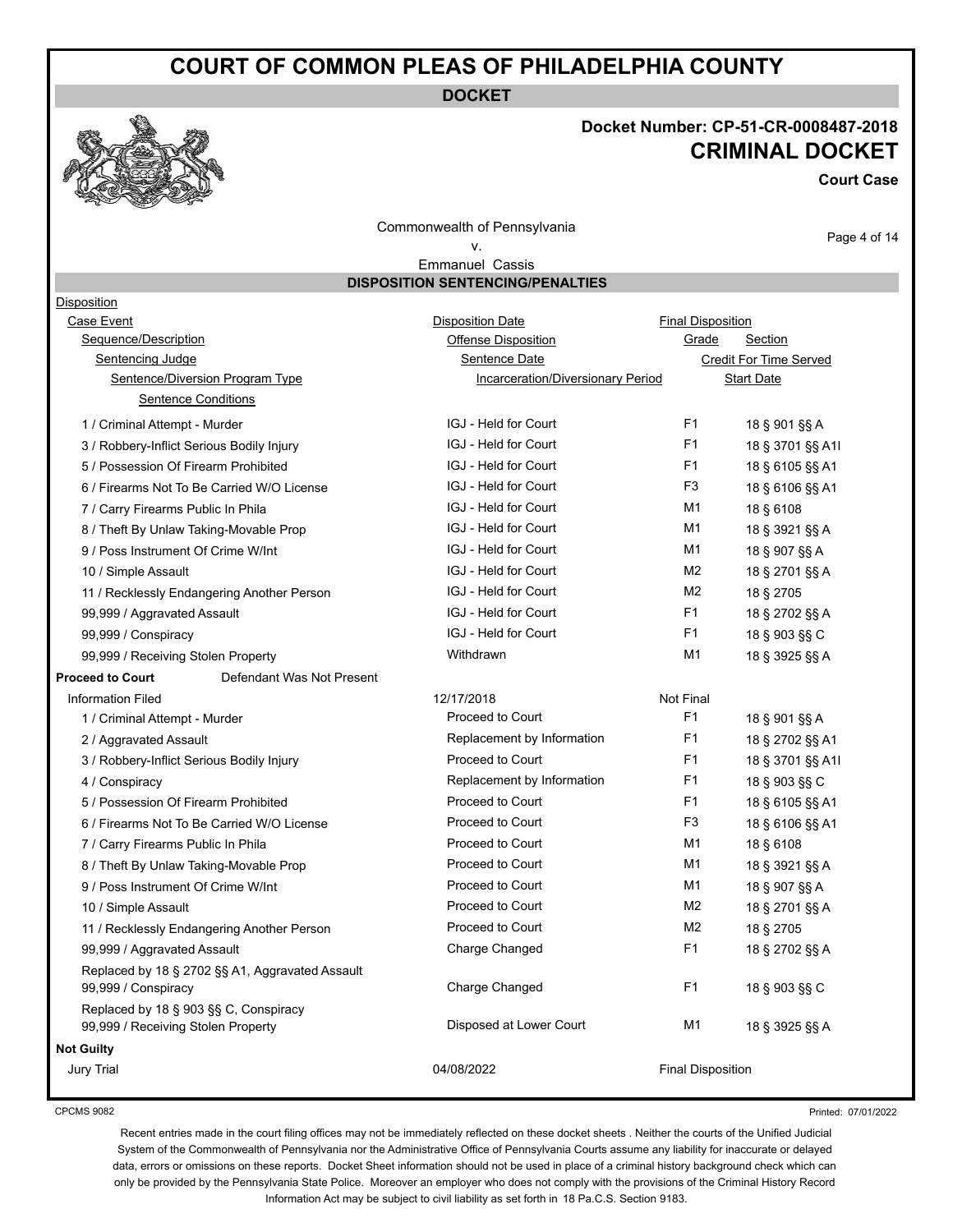**DOCKET**

#### **Docket Number: CP-51-CR-0008487-2018 CRIMINAL DOCKET**

**Court Case**

Page 5 of 14

Commonwealth of Pennsylvania

#### v. Emmanuel Cassis

**DISPOSITION SENTENCING/PENALTIES**

| Disposition                                |                                                 |                              |                                   |                          |                               |
|--------------------------------------------|-------------------------------------------------|------------------------------|-----------------------------------|--------------------------|-------------------------------|
| Case Event                                 |                                                 | <b>Disposition Date</b>      |                                   | <b>Final Disposition</b> |                               |
| Sequence/Description                       |                                                 | Offense Disposition          |                                   | Grade                    | Section                       |
| Sentencing Judge                           |                                                 | <b>Sentence Date</b>         |                                   |                          | <b>Credit For Time Served</b> |
|                                            | Sentence/Diversion Program Type                 |                              | Incarceration/Diversionary Period |                          | <b>Start Date</b>             |
| <b>Sentence Conditions</b>                 |                                                 |                              |                                   |                          |                               |
| 1 / Criminal Attempt - Murder              |                                                 | Not Guilty                   |                                   | F <sub>1</sub>           | 18 § 901 §§ A                 |
| 2 / Aggravated Assault                     |                                                 | Not Guilty                   |                                   | F1                       | 18 § 2702 §§ A1               |
| 3 / Robbery-Inflict Serious Bodily Injury  |                                                 | <b>Not Guilty</b>            |                                   | F <sub>1</sub>           | 18 § 3701 §§ A1I              |
| 4 / Conspiracy                             |                                                 | Not Guilty                   |                                   | F1                       | 18 § 903 §§ C                 |
| 5 / Possession Of Firearm Prohibited       |                                                 | Not Guilty                   |                                   | F1                       | 18 § 6105 §§ A1               |
| 6 / Firearms Not To Be Carried W/O License |                                                 | Not Guilty                   |                                   | F <sub>3</sub>           | 18 § 6106 §§ A1               |
| 7 / Carry Firearms Public In Phila         |                                                 | Not Guilty                   |                                   | M1                       | 18 § 6108                     |
| 8 / Theft By Unlaw Taking-Movable Prop     |                                                 | <b>Nolle Prossed</b>         |                                   | M1                       | 18 § 3921 §§ A                |
| 9 / Poss Instrument Of Crime W/Int         |                                                 | <b>Nolle Prossed</b>         |                                   | M1                       | 18 § 907 §§ A                 |
| 10 / Simple Assault                        |                                                 | <b>Nolle Prossed</b>         |                                   | M <sub>2</sub>           | 18 § 2701 §§ A                |
|                                            | 11 / Recklessly Endangering Another Person      | <b>Nolle Prossed</b>         |                                   | M <sub>2</sub>           | 18 § 2705                     |
| 99,999 / Aggravated Assault                |                                                 | Charge Changed               |                                   | F1                       | 18 § 2702 §§ A                |
|                                            | Replaced by 18 § 2702 §§ A1, Aggravated Assault |                              |                                   |                          |                               |
| 99,999 / Conspiracy                        |                                                 | Charge Changed               |                                   | F <sub>1</sub>           | 18 § 903 §§ C                 |
| Replaced by 18 § 903 §§ C, Conspiracy      |                                                 |                              |                                   |                          |                               |
| 99,999 / Receiving Stolen Property         |                                                 | Disposed at Lower Court      |                                   | M1                       | 18 § 3925 §§ A                |
| <b>COMMONWEALTH INFORMATION</b>            |                                                 | <b>ATTORNEY INFORMATION</b>  |                                   |                          |                               |
| Name:                                      | Philadelphia County District Attorney's         | Name:                        | Gregory Joseph Pagano             |                          |                               |
| Office                                     |                                                 |                              | Private                           |                          |                               |
| Prosecutor                                 |                                                 | Supreme Court No:            | 071730                            |                          |                               |
| Supreme Court No:<br>Phone Number(s):      |                                                 | Rep. Status:                 | Active                            |                          |                               |
| 215-686-8000                               | (Phone)                                         | Phone Number(s):             |                                   |                          |                               |
| Address:                                   |                                                 | 215-636-0160<br>215-636-0164 | (Phone)<br>(Fax)                  |                          |                               |
| 3 South Penn Square                        |                                                 | Address:                     |                                   |                          |                               |
| Philadelphia, PA 19107                     |                                                 |                              | 1315 Walnut St FI 12              |                          |                               |
|                                            |                                                 |                              | Philadelphia, PA 19107-4712       |                          |                               |
|                                            |                                                 |                              | Representing: Cassis, Emmanuel    |                          |                               |
|                                            |                                                 |                              |                                   |                          |                               |
|                                            |                                                 | <b>ENTRIES</b>               |                                   |                          |                               |
| Sequence Number                            | <b>CP Filed Date</b>                            | Document Date                | Filed By                          |                          |                               |
|                                            |                                                 |                              |                                   |                          |                               |
|                                            |                                                 |                              |                                   |                          |                               |

CPCMS 9082

Printed: 07/01/2022

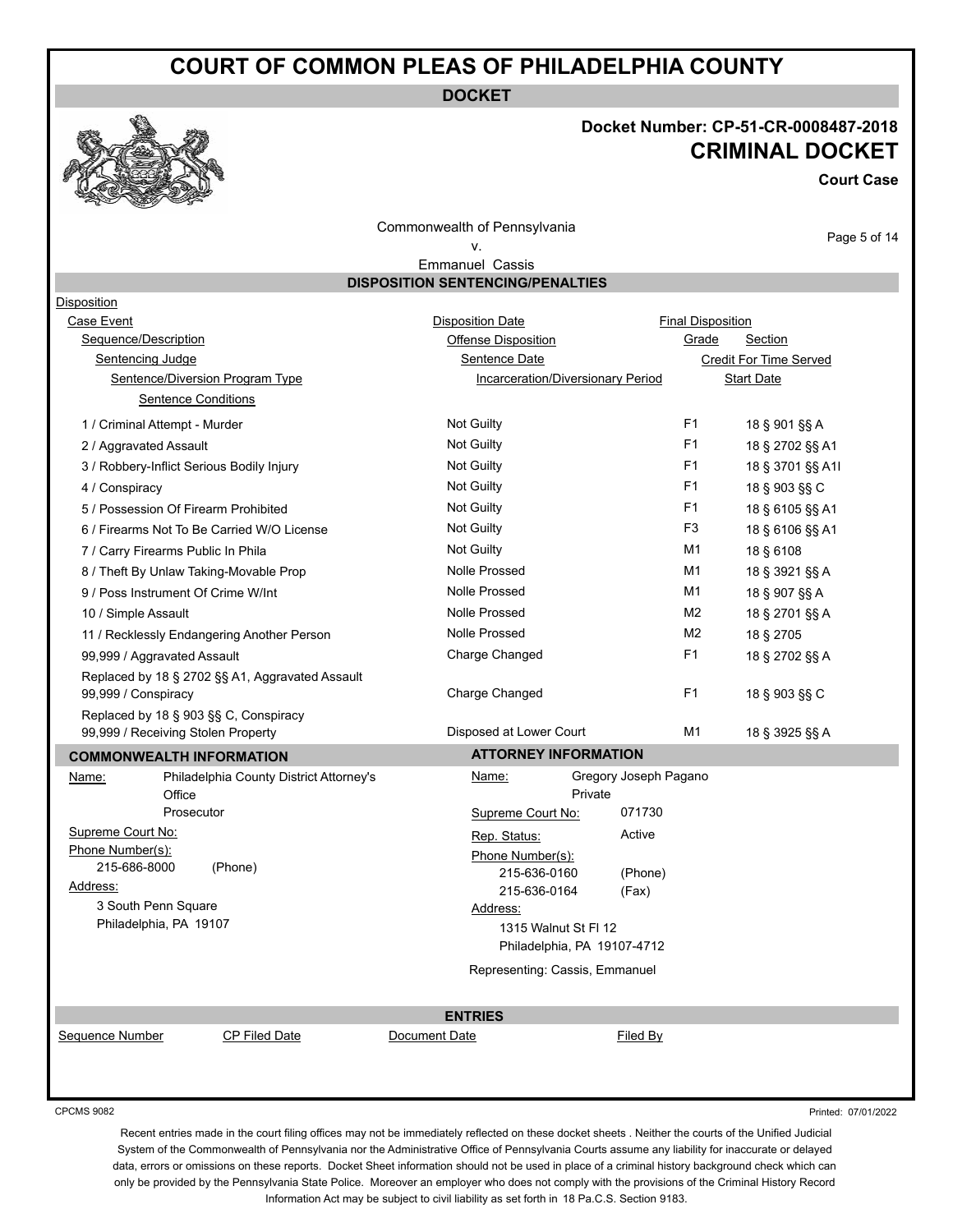| <b>COURT OF COMMON PLEAS OF PHILADELPHIA COUNTY</b> |                      |                              |                                                                                     |  |
|-----------------------------------------------------|----------------------|------------------------------|-------------------------------------------------------------------------------------|--|
|                                                     |                      | <b>DOCKET</b>                |                                                                                     |  |
|                                                     |                      |                              | Docket Number: CP-51-CR-0008487-2018<br><b>CRIMINAL DOCKET</b><br><b>Court Case</b> |  |
|                                                     |                      | Commonwealth of Pennsylvania | Page 6 of 14                                                                        |  |
|                                                     |                      | ν.<br><b>Emmanuel Cassis</b> |                                                                                     |  |
|                                                     |                      | <b>ENTRIES</b>               |                                                                                     |  |
| Sequence Number                                     | <b>CP Filed Date</b> | Document Date                | Filed By                                                                            |  |
| $\mathbf{1}$                                        | 12/03/2018           |                              | Court of Common Pleas -<br>Philadelphia County                                      |  |
| Held for Court                                      |                      |                              |                                                                                     |  |
| 1<br><b>Hearing Notice</b>                          | 12/14/2018           |                              | Court of Common Pleas -<br>Philadelphia County                                      |  |
| 1<br><b>Information Filed</b>                       | 12/17/2018           |                              | Krasner, Larry                                                                      |  |
| <b>Hearing Notice</b>                               | 01/09/2019           |                              | Court of Common Pleas -<br>Philadelphia County                                      |  |
|                                                     |                      |                              |                                                                                     |  |
| 6                                                   | 01/09/2019           |                              | Court of Common Pleas -<br>Philadelphia County                                      |  |
| <b>Hearing Notice</b>                               |                      |                              |                                                                                     |  |
| 7<br>Scheduling Conference Held                     | 01/09/2019           |                              | Lane, Timika                                                                        |  |
|                                                     |                      |                              |                                                                                     |  |
| 3                                                   | 02/01/2019           |                              | Court of Common Pleas -<br>Philadelphia County                                      |  |
| <b>Hearing Notice</b>                               |                      |                              |                                                                                     |  |
| 4                                                   | 02/08/2019           |                              | Court of Common Pleas -<br>Philadelphia County                                      |  |
| <b>Hearing Notice</b>                               |                      |                              |                                                                                     |  |
| 7<br><b>Hearing Notice</b>                          | 02/08/2019           |                              | Court of Common Pleas -<br>Philadelphia County                                      |  |
| 9<br>Order Granting Motion for Continuance          | 02/08/2019           |                              | Lane, Timika                                                                        |  |
| Case Listed in Error                                | 04/25/2019           |                              | Lane, Timika                                                                        |  |
|                                                     |                      |                              |                                                                                     |  |

Printed: 07/01/2022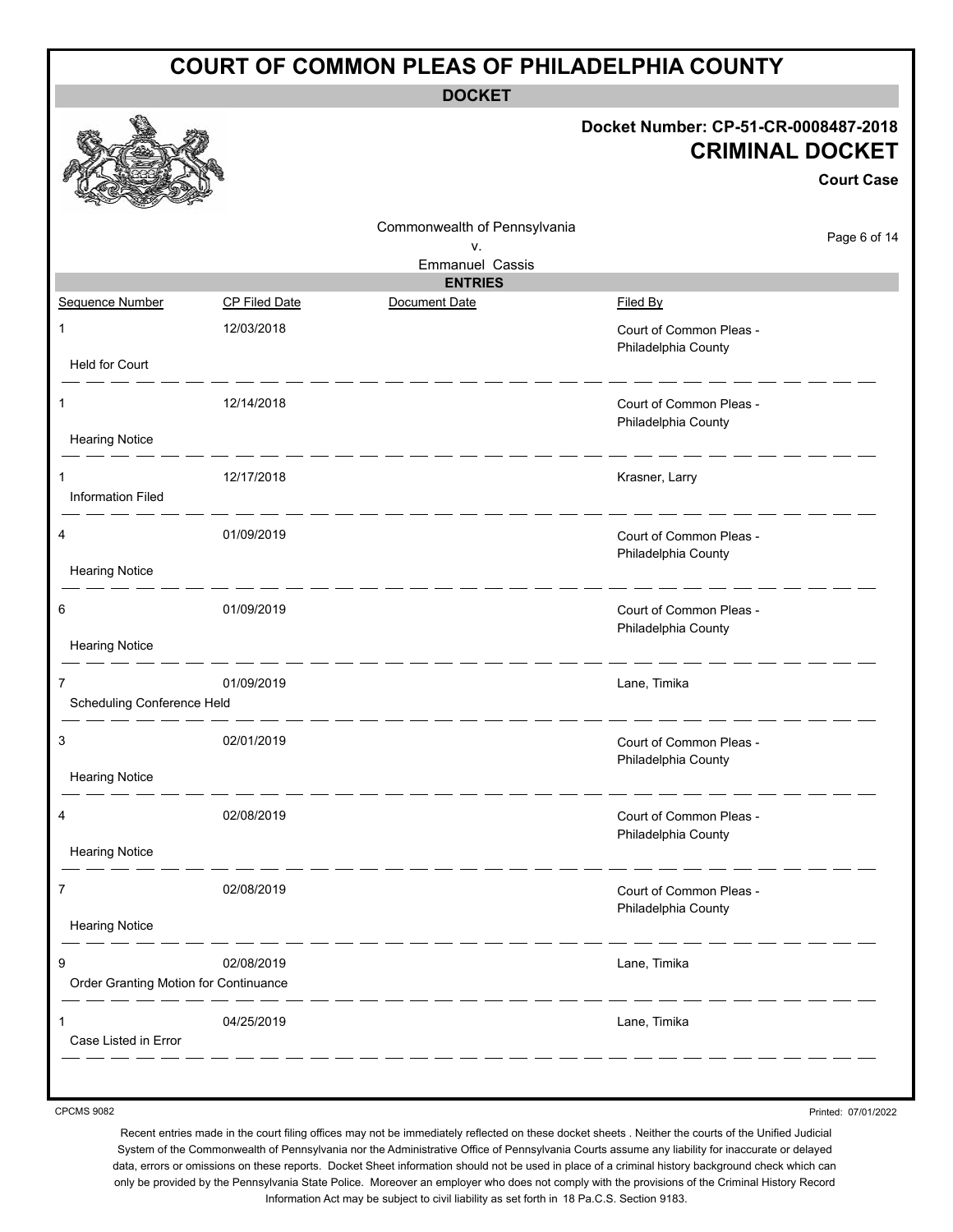| <b>COURT OF COMMON PLEAS OF PHILADELPHIA COUNTY</b> |                                                                      |                              |                                                                                     |  |
|-----------------------------------------------------|----------------------------------------------------------------------|------------------------------|-------------------------------------------------------------------------------------|--|
|                                                     |                                                                      | <b>DOCKET</b>                |                                                                                     |  |
|                                                     |                                                                      |                              | Docket Number: CP-51-CR-0008487-2018<br><b>CRIMINAL DOCKET</b><br><b>Court Case</b> |  |
|                                                     |                                                                      | Commonwealth of Pennsylvania | Page 7 of 14                                                                        |  |
|                                                     |                                                                      | ۷.<br><b>Emmanuel Cassis</b> |                                                                                     |  |
|                                                     |                                                                      | <b>ENTRIES</b>               |                                                                                     |  |
| Sequence Number                                     | <b>CP Filed Date</b>                                                 | Document Date                | <b>Filed By</b>                                                                     |  |
| 1                                                   | 05/16/2019<br>Court Request For Continuance Judge Not Sitting        |                              | Lane, Timika                                                                        |  |
| 4                                                   | 07/16/2019                                                           |                              | Court of Common Pleas -                                                             |  |
| <b>Hearing Notice</b>                               |                                                                      |                              | Philadelphia County                                                                 |  |
| 5                                                   | 07/16/2019                                                           |                              | Lane, Timika                                                                        |  |
|                                                     | Commonwealth Request For Continuance Victim/Witness Failed to Appear |                              |                                                                                     |  |
| 2                                                   | 01/14/2020                                                           |                              | Court of Common Pleas -                                                             |  |
| <b>Hearing Notice</b>                               |                                                                      |                              | Philadelphia County                                                                 |  |
| 5                                                   | 01/14/2020                                                           |                              | Court of Common Pleas -<br>Philadelphia County                                      |  |
| <b>Hearing Notice</b>                               |                                                                      |                              |                                                                                     |  |
| 6                                                   | 01/14/2020                                                           |                              | Lane, Timika                                                                        |  |
|                                                     | Defense Request For Continuance 701 Consolidation                    |                              |                                                                                     |  |
| 7                                                   | 01/14/2020                                                           |                              | Minehart, Jeffrey P.                                                                |  |
|                                                     | Defense Request For Continuance For Possible Plea                    |                              |                                                                                     |  |
| 3                                                   | 01/17/2020                                                           |                              | Court of Common Pleas -                                                             |  |
| <b>Hearing Notice</b>                               |                                                                      |                              | Philadelphia County                                                                 |  |
| 4                                                   | 01/17/2020                                                           |                              | Minehart, Jeffrey P.                                                                |  |
|                                                     | Defense Request For Continuance For Status of Trial                  |                              |                                                                                     |  |
| 7                                                   | 01/17/2020                                                           |                              | Court of Common Pleas -                                                             |  |
| <b>Hearing Notice</b>                               |                                                                      |                              | Philadelphia County                                                                 |  |
| 8                                                   | 01/17/2020                                                           |                              | Lane, Timika                                                                        |  |
|                                                     | Commonwealth Request For Continuance Will Not Sever Case             |                              |                                                                                     |  |
| 4                                                   | 02/24/2020                                                           |                              | Court of Common Pleas -                                                             |  |
| <b>Hearing Notice</b>                               |                                                                      |                              | Philadelphia County                                                                 |  |

Recent entries made in the court filing offices may not be immediately reflected on these docket sheets . Neither the courts of the Unified Judicial System of the Commonwealth of Pennsylvania nor the Administrative Office of Pennsylvania Courts assume any liability for inaccurate or delayed data, errors or omissions on these reports. Docket Sheet information should not be used in place of a criminal history background check which can only be provided by the Pennsylvania State Police. Moreover an employer who does not comply with the provisions of the Criminal History Record Information Act may be subject to civil liability as set forth in 18 Pa.C.S. Section 9183.

Printed: 07/01/2022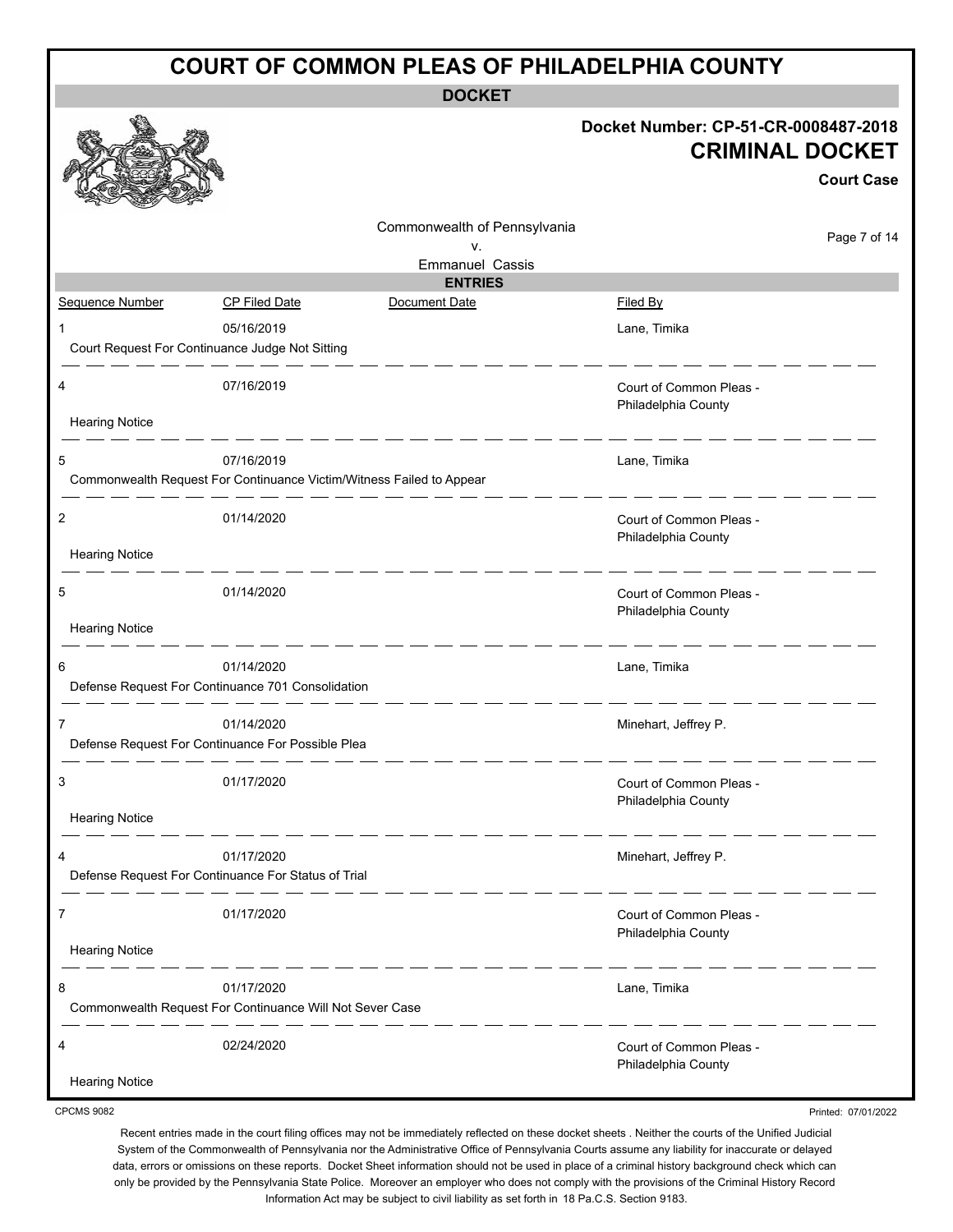|                                         |                                                                        |                                          | Docket Number: CP-51-CR-0008487-2018           |
|-----------------------------------------|------------------------------------------------------------------------|------------------------------------------|------------------------------------------------|
|                                         |                                                                        |                                          | <b>CRIMINAL DOCKET</b>                         |
|                                         |                                                                        |                                          | <b>Court Case</b>                              |
|                                         |                                                                        | Commonwealth of Pennsylvania<br>v.       | Page 8 of 14                                   |
|                                         |                                                                        | <b>Emmanuel Cassis</b><br><b>ENTRIES</b> |                                                |
| Sequence Number                         | <b>CP Filed Date</b>                                                   | Document Date                            | Filed By                                       |
|                                         | 02/24/2020<br>Commonwealth Request For Continuance Will Not Sever Case |                                          | Lane, Timika                                   |
| $\overline{2}$<br><b>Hearing Notice</b> | 05/13/2020                                                             |                                          | Court of Common Pleas -<br>Philadelphia County |
| 3                                       | 05/13/2020                                                             |                                          | Court of Common Pleas -<br>Philadelphia County |
| <b>Hearing Notice</b>                   |                                                                        |                                          |                                                |
|                                         | 05/15/2020                                                             |                                          | Court of Common Pleas -<br>Philadelphia County |
| <b>Hearing Notice</b>                   |                                                                        |                                          |                                                |
| 3<br><b>Hearing Notice</b>              | 06/17/2020                                                             |                                          | Court of Common Pleas -<br>Philadelphia County |
|                                         | 06/17/2020                                                             |                                          | Court of Common Pleas -<br>Philadelphia County |
| <b>Hearing Notice</b>                   |                                                                        |                                          |                                                |
| <b>Hearing Notice</b>                   | 08/17/2020                                                             |                                          | Court of Common Pleas -<br>Philadelphia County |
|                                         |                                                                        |                                          |                                                |
| 7<br><b>Hearing Notice</b>              | 08/17/2020                                                             |                                          | Court of Common Pleas -<br>Philadelphia County |
| Scheduling Conference Held              | 08/17/2020                                                             |                                          | Lane, Timika                                   |
| 3                                       | 08/18/2020                                                             |                                          | Court of Common Pleas -                        |
| <b>Hearing Notice</b>                   |                                                                        |                                          | Philadelphia County                            |

Printed: 07/01/2022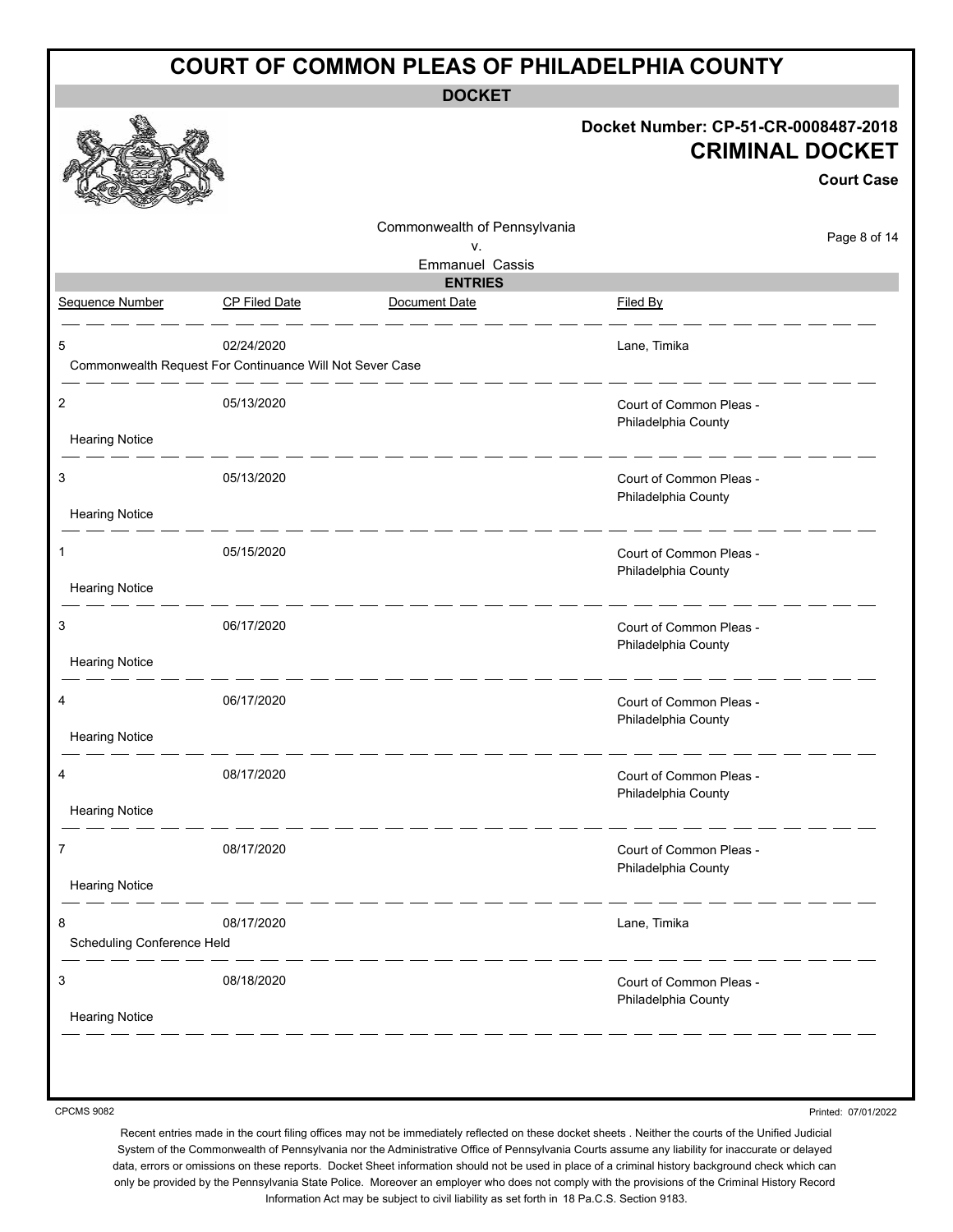| <b>COURT OF COMMON PLEAS OF PHILADELPHIA COUNTY</b> |                                                                        |                              |                                                                                     |  |
|-----------------------------------------------------|------------------------------------------------------------------------|------------------------------|-------------------------------------------------------------------------------------|--|
|                                                     |                                                                        | <b>DOCKET</b>                |                                                                                     |  |
|                                                     |                                                                        |                              | Docket Number: CP-51-CR-0008487-2018<br><b>CRIMINAL DOCKET</b><br><b>Court Case</b> |  |
|                                                     |                                                                        | Commonwealth of Pennsylvania | Page 9 of 14                                                                        |  |
|                                                     |                                                                        | ٧.<br><b>Emmanuel Cassis</b> |                                                                                     |  |
|                                                     |                                                                        | <b>ENTRIES</b>               |                                                                                     |  |
| Sequence Number                                     | <b>CP Filed Date</b>                                                   | Document Date                | Filed By                                                                            |  |
| 4                                                   | 08/18/2020                                                             |                              | Court of Common Pleas -<br>Philadelphia County                                      |  |
| <b>Hearing Notice</b>                               |                                                                        |                              |                                                                                     |  |
| 7<br><b>Hearing Notice</b>                          | 08/18/2020                                                             |                              | Court of Common Pleas -<br>Philadelphia County                                      |  |
| 8                                                   | 08/18/2020                                                             |                              | Court of Common Pleas -<br>Philadelphia County                                      |  |
| <b>Hearing Notice</b>                               |                                                                        |                              |                                                                                     |  |
| 1<br>Motion to Sever                                | 08/26/2020                                                             |                              | Sedacca, Matthew Paul                                                               |  |
|                                                     | 02/16/2021<br>Commonwealth Request For Continuance Will Not Sever Case |                              | Lane, Timika                                                                        |  |
| 4                                                   | 02/16/2021                                                             |                              | Court of Common Pleas -<br>Philadelphia County                                      |  |
| <b>Hearing Notice</b>                               |                                                                        |                              |                                                                                     |  |
| Motion to Dismiss Pursuant to Rule 600              | 03/11/2021                                                             |                              | Sedacca. Matthew Paul                                                               |  |
|                                                     | 04/19/2021                                                             |                              | Philadelphia County District Attorney's<br>Office                                   |  |
| Brief in Opposition to Motion for Dismissal         |                                                                        |                              |                                                                                     |  |
| 1                                                   | 04/21/2021                                                             |                              | Philadelphia County District Attorney's<br>Office                                   |  |
| Answer/Response                                     |                                                                        |                              |                                                                                     |  |
| 4                                                   | 04/21/2021                                                             |                              | Court of Common Pleas -<br>Philadelphia County                                      |  |
| <b>Hearing Notice</b>                               |                                                                        |                              |                                                                                     |  |
| 3                                                   | 04/30/2021                                                             |                              | Court of Common Pleas -<br>Philadelphia County                                      |  |
| <b>Hearing Notice</b>                               |                                                                        |                              |                                                                                     |  |

Printed: 07/01/2022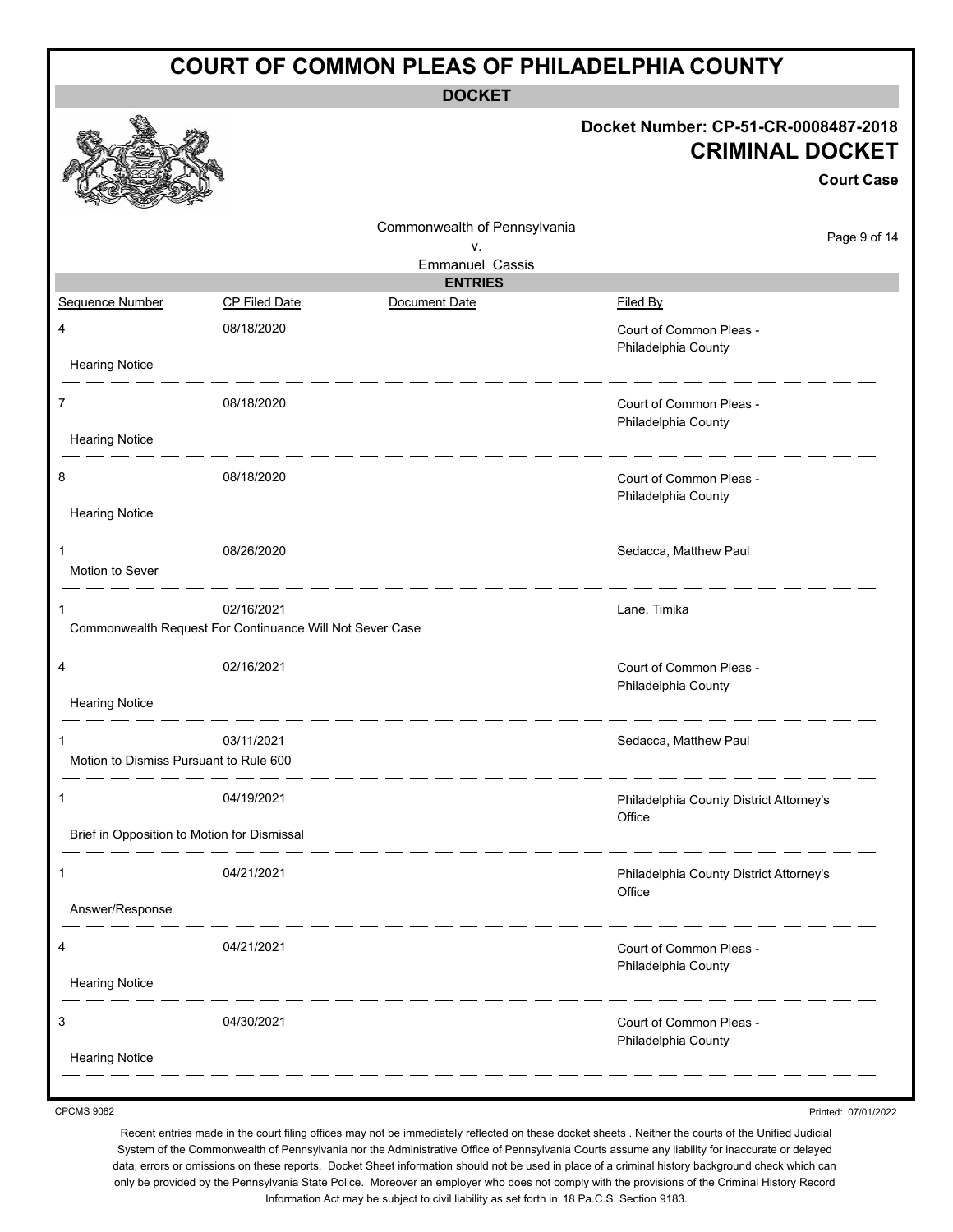|                                        | <b>COURT OF COMMON PLEAS OF PHILADELPHIA COUNTY</b>                 |                              |                                                                                     |  |  |
|----------------------------------------|---------------------------------------------------------------------|------------------------------|-------------------------------------------------------------------------------------|--|--|
|                                        |                                                                     | <b>DOCKET</b>                |                                                                                     |  |  |
|                                        |                                                                     |                              | Docket Number: CP-51-CR-0008487-2018<br><b>CRIMINAL DOCKET</b><br><b>Court Case</b> |  |  |
|                                        |                                                                     | Commonwealth of Pennsylvania | Page 10 of 14                                                                       |  |  |
|                                        |                                                                     | ٧.<br><b>Emmanuel Cassis</b> |                                                                                     |  |  |
|                                        |                                                                     | <b>ENTRIES</b>               |                                                                                     |  |  |
| Sequence Number                        | <b>CP Filed Date</b>                                                | Document Date                | Filed By                                                                            |  |  |
| 4                                      | 04/30/2021                                                          |                              | Lane, Timika                                                                        |  |  |
|                                        | Order Denying Motion to Dismiss with Prejudice pursuant to Rule 600 |                              |                                                                                     |  |  |
| 3<br><b>Hearing Notice</b>             | 05/28/2021                                                          |                              | Court of Common Pleas -<br>Philadelphia County                                      |  |  |
|                                        |                                                                     |                              |                                                                                     |  |  |
| 2<br><b>Status Listing</b>             | 06/21/2021                                                          |                              | Shaffer, Zachary C.                                                                 |  |  |
| 5                                      | 06/21/2021                                                          |                              | Court of Common Pleas -<br>Philadelphia County                                      |  |  |
| <b>Hearing Notice</b>                  |                                                                     |                              |                                                                                     |  |  |
| 4                                      | 08/03/2021                                                          |                              | Court of Common Pleas -<br>Philadelphia County                                      |  |  |
| <b>Hearing Notice</b>                  |                                                                     |                              |                                                                                     |  |  |
| 5                                      | 08/03/2021<br>Court Request For Continuance Due To Emergency        |                              | Shaffer, Zachary C.                                                                 |  |  |
| 2                                      | 09/30/2021                                                          |                              | Court of Common Pleas -<br>Philadelphia County                                      |  |  |
| <b>Hearing Notice</b>                  |                                                                     |                              |                                                                                     |  |  |
| 4                                      | 09/30/2021                                                          |                              | Court of Common Pleas -<br>Philadelphia County                                      |  |  |
| <b>Hearing Notice</b>                  |                                                                     |                              |                                                                                     |  |  |
| 5                                      | 09/30/2021                                                          |                              | Court of Common Pleas -<br>Philadelphia County<br>Shaffer, Zachary C.               |  |  |
| <b>Short Certificate</b>               |                                                                     |                              |                                                                                     |  |  |
| 6<br><b>Counsel Attached for Trial</b> | 09/30/2021                                                          |                              | Shaffer, Zachary C.                                                                 |  |  |
| Scheduling Order - Jury                | 10/01/2021                                                          |                              | Shaffer, Zachary C.                                                                 |  |  |
|                                        |                                                                     |                              |                                                                                     |  |  |

Printed: 07/01/2022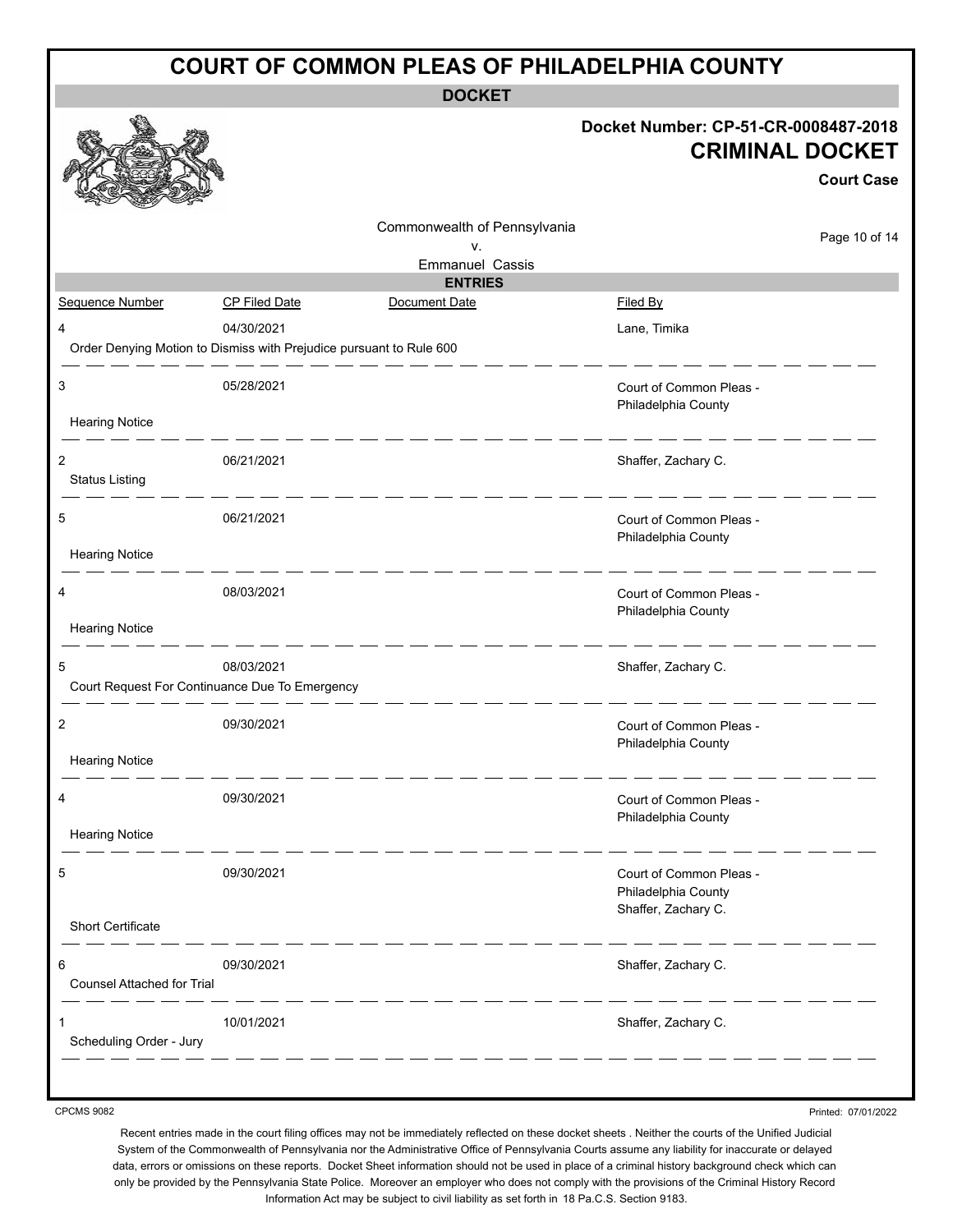|                                            | <b>COURT OF COMMON PLEAS OF PHILADELPHIA COUNTY</b>               |                              |                                                                                     |  |  |
|--------------------------------------------|-------------------------------------------------------------------|------------------------------|-------------------------------------------------------------------------------------|--|--|
|                                            |                                                                   | <b>DOCKET</b>                |                                                                                     |  |  |
|                                            |                                                                   |                              | Docket Number: CP-51-CR-0008487-2018<br><b>CRIMINAL DOCKET</b><br><b>Court Case</b> |  |  |
|                                            |                                                                   | Commonwealth of Pennsylvania | Page 11 of 14                                                                       |  |  |
|                                            |                                                                   | ٧.<br><b>Emmanuel Cassis</b> |                                                                                     |  |  |
|                                            |                                                                   | <b>ENTRIES</b>               |                                                                                     |  |  |
| Sequence Number                            | <b>CP Filed Date</b>                                              | Document Date                | Filed By                                                                            |  |  |
| Entry of Appearance                        | 12/24/2021                                                        |                              | Pagano, Gregory Joseph                                                              |  |  |
| 1                                          | 01/20/2022                                                        |                              | Philadelphia County Office of Judicial<br>Records                                   |  |  |
| Order Granting Motion for Counsel Fees     |                                                                   |                              |                                                                                     |  |  |
| Trial Date to Remain                       | 03/30/2022                                                        |                              | Shaffer, Zachary C.                                                                 |  |  |
| 3                                          | 04/04/2022                                                        |                              | Court of Common Pleas -<br>Philadelphia County                                      |  |  |
| <b>Hearing Notice</b>                      |                                                                   |                              |                                                                                     |  |  |
| 4<br>Order Granting Motion for Continuance | 04/04/2022                                                        |                              | Shaffer, Zachary C.                                                                 |  |  |
| 1                                          | 04/05/2022                                                        |                              | Philadelphia County District Attorney's<br>Office                                   |  |  |
| <b>Miscellaneous Motion Filed</b>          |                                                                   |                              |                                                                                     |  |  |
| 2                                          | 04/06/2022                                                        |                              | Court of Common Pleas -<br>Philadelphia County                                      |  |  |
| <b>Hearing Notice</b>                      |                                                                   |                              |                                                                                     |  |  |
| 3                                          | 04/06/2022                                                        |                              | Brinkley, Genece E.<br>Court of Common Pleas -<br>Philadelphia County               |  |  |
| Short Certificate                          |                                                                   |                              |                                                                                     |  |  |
| 6<br><b>Hearing Notice</b>                 | 04/06/2022                                                        |                              | Court of Common Pleas -<br>Philadelphia County                                      |  |  |
|                                            | 04/06/2022<br>Order Granting Motion to Amend Bills of Information |                              | Brinkley, Genece E.                                                                 |  |  |
| 8<br>Jury Selection                        | 04/06/2022                                                        |                              | Brinkley, Genece E.                                                                 |  |  |
|                                            |                                                                   |                              |                                                                                     |  |  |

Printed: 07/01/2022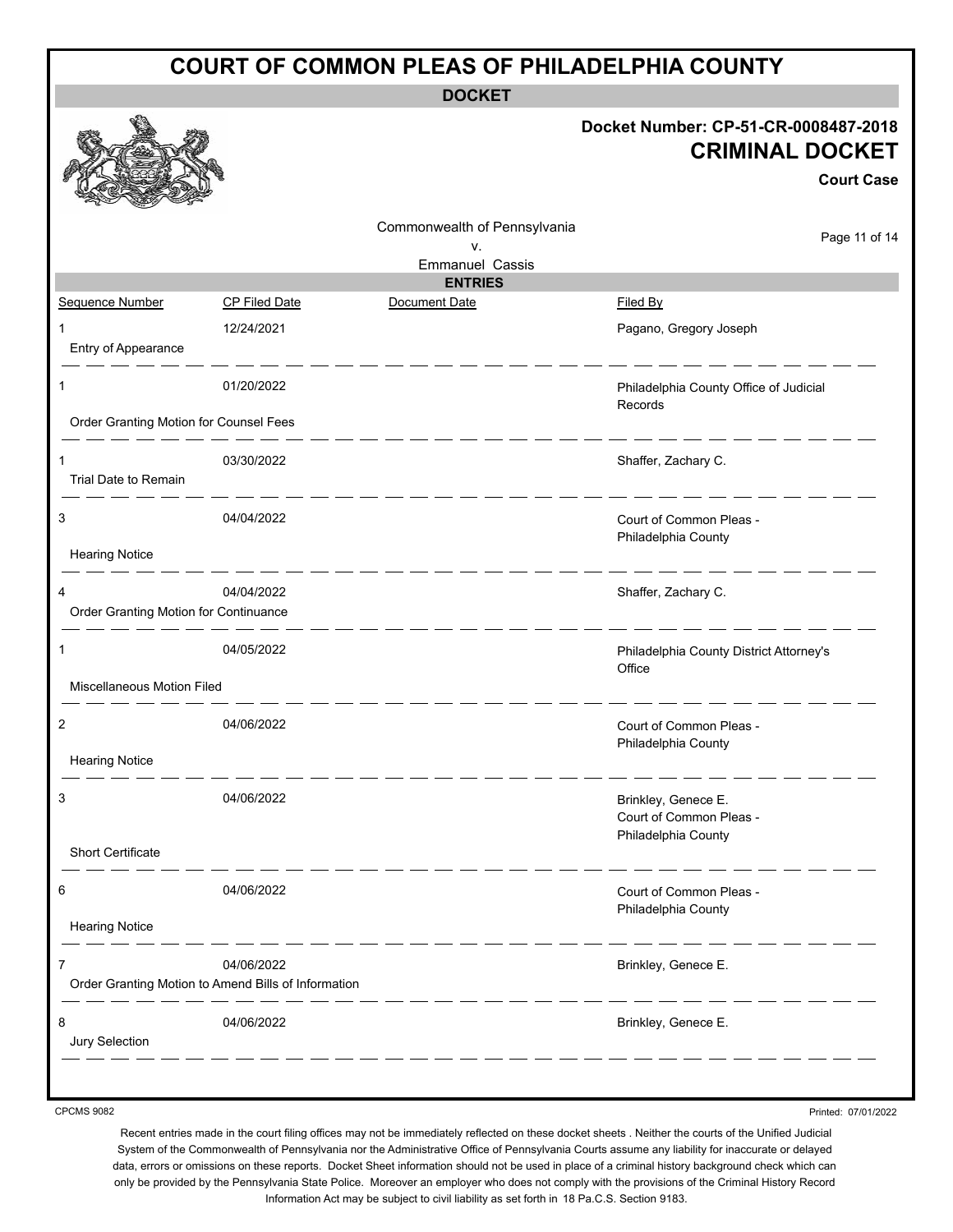## **COURT OF COMMON PLEAS OF PHILADELPHIA COUNTY DOCKET Docket Number: CP-51-CR-0008487-2018 CRIMINAL DOCKET Court Case** Commonwealth of Pennsylvania Page 12 of 14 v. Emmanuel Cassis **ENTRIES** Sequence Number CP Filed Date Document Date **Document Date** Filed By 9 04/06/2022 Shaffer, Zachary C. Order Granting Motion for Continuance 10 04/06/2022 04/06/2022 10 05/06/2022 04/06/2022 Jury Selection Completed  $\qquad \qquad \qquad -\qquad -\qquad -$ 11 between the control of the control of the control of the control of the control of the control of the control of the control of the control of the control of the control of the control of the control of the control of t Order Granting Motion for Continuance 3 04/07/2022 Court of Common Pleas - Philadelphia County Hearing Notice 4 04/07/2022 Brinkley, Genece E. Jury Sworn 5 04/07/2022 **Brinkley, Genece E.** Defendant Arraigned and Notice of Rights and Procedures Explained 6 04/07/2022 Brinkley, Genece E.

7 **1 12 04/07/2022 DA/07/2022 Brinkley, Genece E.** Opening Statements . .

Proposed Preliminary Instructions

8 04/07/2022 **Brinkley, Genece E.** Testimony Begins 9 04/07/2022 Philadelphia County District Attorney's **Office** Motion in Limine 10 04/07/2022 04/07/2022 Brinkley, Genece E. Order Granting Motion for Continuance للمستنصف المستندان 1 04/08/2022 Brinkley, Genece E. Testimony Resumes 2 04/08/2022 Brinkley, Genece E. Prosecution Rests

CPCMS 9082

Printed: 07/01/2022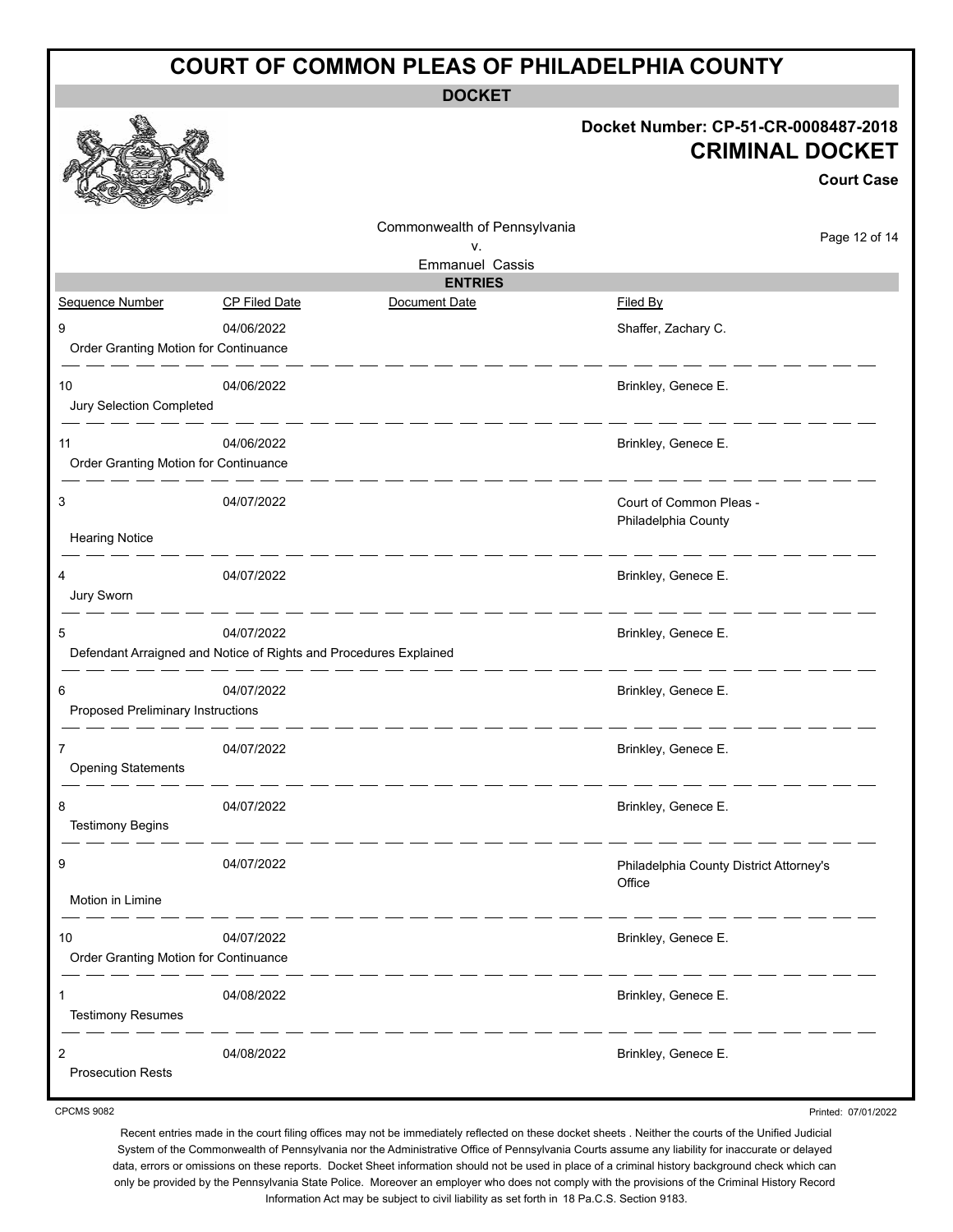| <b>COURT OF COMMON PLEAS OF PHILADELPHIA COUNTY</b>                     |                      |                              |                                                                       |                                             |  |  |  |
|-------------------------------------------------------------------------|----------------------|------------------------------|-----------------------------------------------------------------------|---------------------------------------------|--|--|--|
| <b>DOCKET</b>                                                           |                      |                              |                                                                       |                                             |  |  |  |
|                                                                         |                      |                              | Docket Number: CP-51-CR-0008487-2018                                  | <b>CRIMINAL DOCKET</b><br><b>Court Case</b> |  |  |  |
|                                                                         |                      | Commonwealth of Pennsylvania |                                                                       | Page 13 of 14                               |  |  |  |
|                                                                         |                      | ٧.<br><b>Emmanuel Cassis</b> |                                                                       |                                             |  |  |  |
|                                                                         |                      | <b>ENTRIES</b>               |                                                                       |                                             |  |  |  |
| Sequence Number                                                         | <b>CP Filed Date</b> | Document Date                | Filed By                                                              |                                             |  |  |  |
| 3<br>Order Denying Motion for Judgment of Acquittal                     | 04/08/2022           |                              | Brinkley, Genece E.                                                   |                                             |  |  |  |
| Defense Rests                                                           | 04/08/2022           |                              | Brinkley, Genece E.                                                   |                                             |  |  |  |
| 5<br><b>Hearing Notice</b>                                              | 04/08/2022           |                              | Court of Common Pleas -<br>Philadelphia County                        |                                             |  |  |  |
| 6<br><b>Closing Arguments</b>                                           | 04/08/2022           |                              | Brinkley, Genece E.                                                   |                                             |  |  |  |
| 7<br>Jury Charged                                                       | 04/08/2022           |                              | Brinkley, Genece E.                                                   |                                             |  |  |  |
| 8<br>Jury Retires for Deliberation                                      | 04/08/2022           |                              | Brinkley, Genece E.                                                   |                                             |  |  |  |
| 9<br>Jury Returns with Verdict                                          | 04/08/2022           |                              | Brinkley, Genece E.                                                   |                                             |  |  |  |
| 10<br>Not Guilty                                                        | 04/08/2022           |                              | Brinkley, Genece E.                                                   |                                             |  |  |  |
| 11                                                                      | 04/08/2022           |                              | Brinkley, Genece E.<br>Court of Common Pleas -<br>Philadelphia County |                                             |  |  |  |
| Order -- Trial Disposition                                              |                      |                              |                                                                       |                                             |  |  |  |
| 12                                                                      | 04/08/2022           |                              | Brinkley, Genece E.<br>Court of Common Pleas -<br>Philadelphia County |                                             |  |  |  |
| Release of Prisoner<br>Philadelphia Department of Prisons<br>04/08/2022 |                      |                              |                                                                       |                                             |  |  |  |
| 1<br>Order -- Trial Disposition                                         | 04/11/2022           |                              | Court of Common Pleas -<br>Philadelphia County                        |                                             |  |  |  |
| <b>CPCMS 9082</b>                                                       |                      |                              |                                                                       | Printed: 07/01/2022                         |  |  |  |